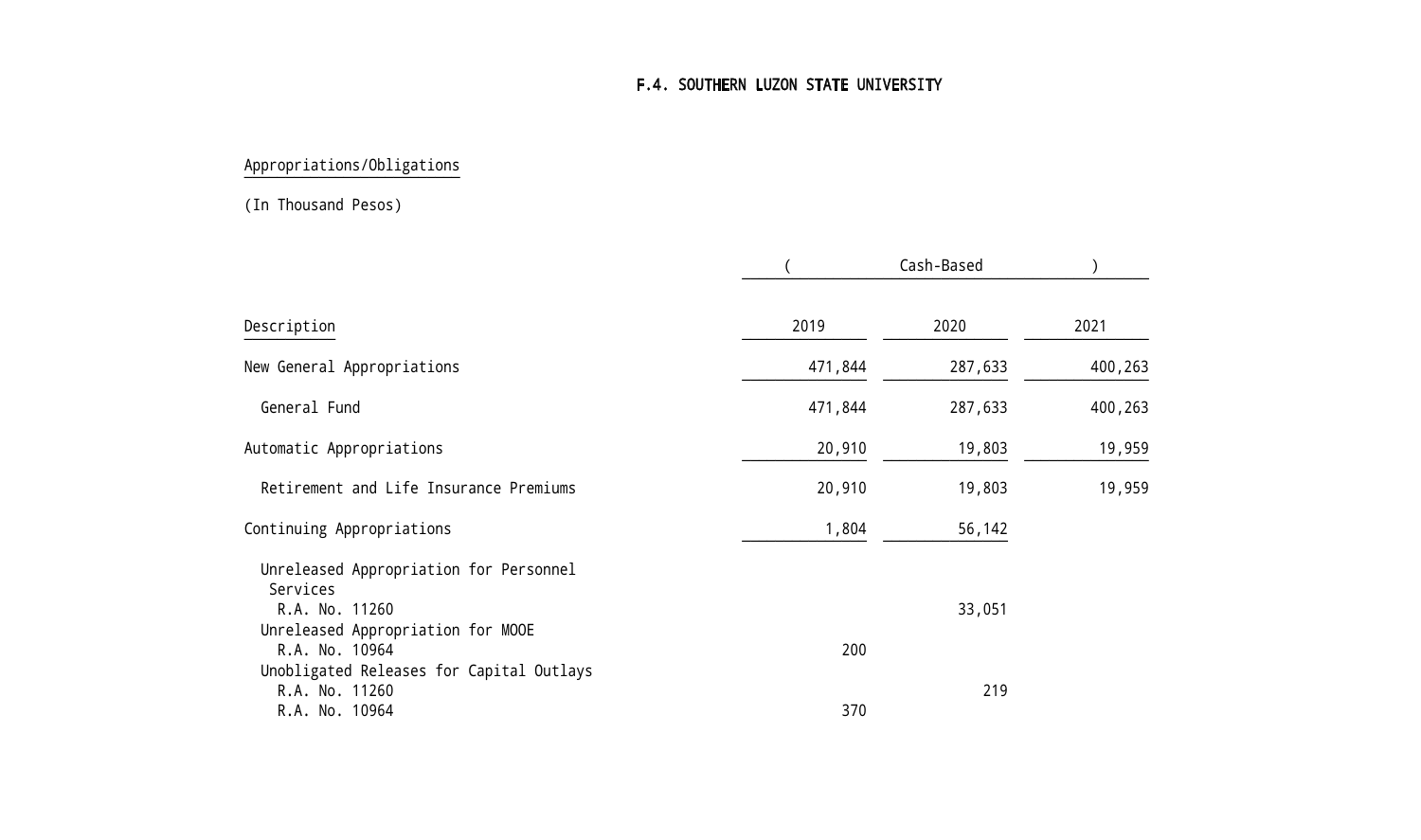| Unobligated Releases for MOOE<br>R.A. No. 11260<br>R.A. No. 10964<br>Unobligated Releases for PS<br>R.A. No. 11260        | 1,234                     | 106<br>22,766      |         |
|---------------------------------------------------------------------------------------------------------------------------|---------------------------|--------------------|---------|
| Budgetary Adjustment(s)                                                                                                   | 6,980                     |                    |         |
| Transfer(s) from:<br>Miscellaneous Personnel Benefits Fund<br>Pension and Gratuity Fund<br>Total Available Appropriations | 2,632<br>4,348<br>501,538 | 363,578            | 420,222 |
| Unused Appropriations                                                                                                     | 59,520)                   | 56,142)            |         |
| Unreleased Appropriation<br>Unobligated Allotment                                                                         | $33,251)$ (<br>26,269)    | 33,051)<br>23,091) |         |
| TOTAL OBLIGATIONS                                                                                                         | 442,018                   | 307,436            | 420,222 |

# EXPENDITURE PROGRAM (in pesos)

|                                      | $\overline{\phantom{a}}$    | Cash-Based                  | $\lambda$                   |
|--------------------------------------|-----------------------------|-----------------------------|-----------------------------|
| GAS / STO /<br>OPERATIONS / PROJECTS | 2019<br>Actual              | 2020<br>Current             | 2021<br>Proposed            |
| General Administration and Support   | 42,052,000                  | 48,447,000                  | 95,430,000                  |
| Regular                              | 42,052,000                  | 48,447,000                  | 95,430,000                  |
| PS<br><b>MOOE</b>                    | 28, 145, 000<br>13,907,000  | 31,330,000<br>17, 117, 000  | 79,518,000<br>15,912,000    |
| Support to Operations                | 5,550,000                   | 6,304,000                   | 6,296,000                   |
| Regular                              | 5,550,000                   | 6,304,000                   | 6,296,000                   |
| PS<br>MOOE                           | 4,324,000<br>1,226,000      | 4,920,000<br>1,384,000      | 4,826,000<br>1,470,000      |
| Operations                           | 394,416,000                 | 252,685,000                 | 318,496,000                 |
| Regular                              | 234,808,000                 | 252, 185, 000               | 255,962,000                 |
| PS<br>MOOE                           | 200, 923, 000<br>33,885,000 | 212, 131, 000<br>40,054,000 | 212,402,000<br>43,560,000   |
| Projects / Purpose                   | 159,608,000                 | 500,000                     | 62,534,000                  |
| <b>MOOE</b><br>CO                    | 159,608,000                 | 500,000                     | 62,534,000                  |
| TOTAL AGENCY BUDGET                  | 442,018,000                 | 307,436,000                 | 420, 222, 000               |
| Regular                              | 282,410,000                 | 306, 936, 000               | 357,688,000                 |
| PS<br><b>MOOE</b>                    | 233, 392, 000<br>49,018,000 | 248,381,000<br>58,555,000   | 296,746,000<br>60, 942, 000 |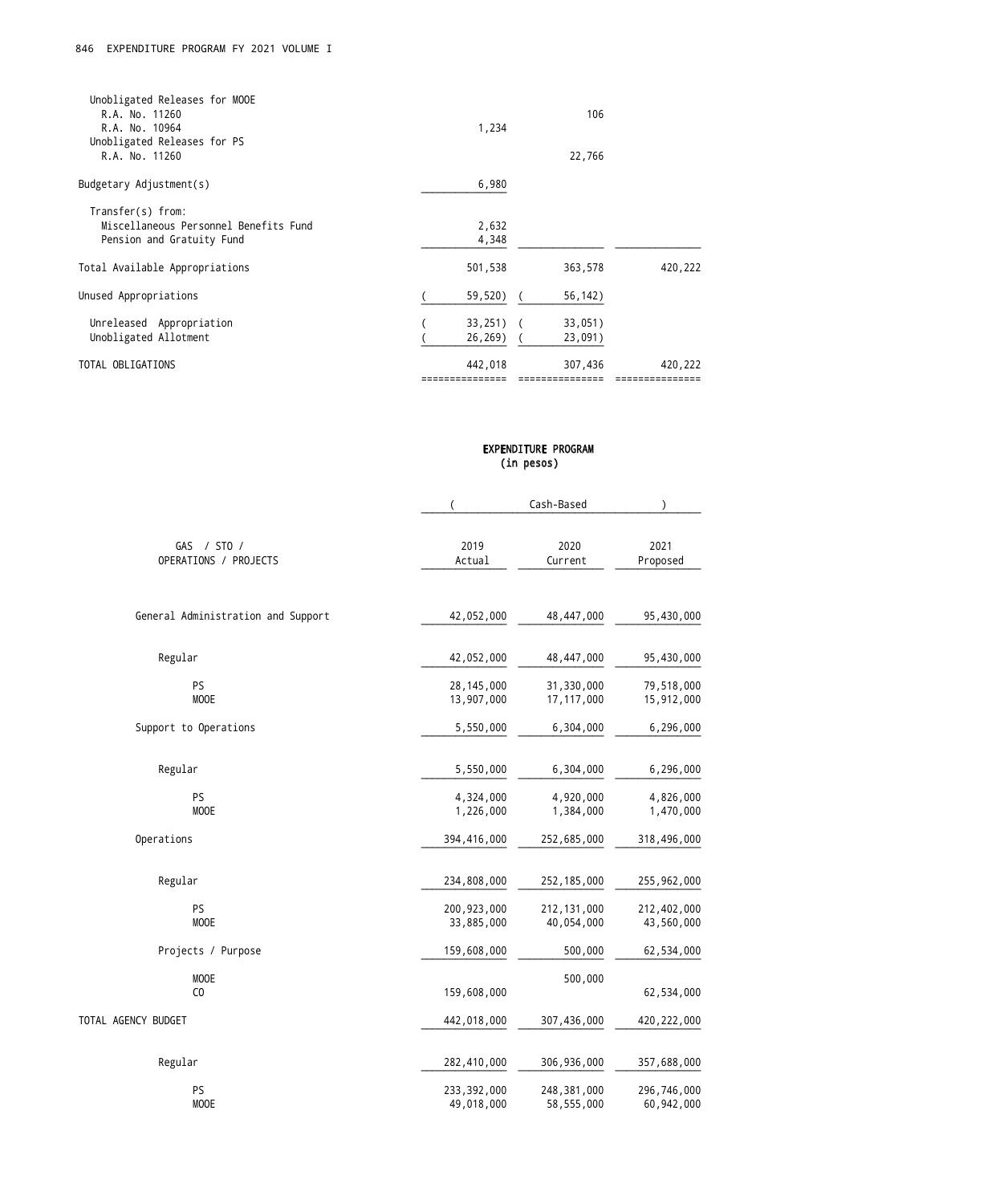| Projects / Purpose | 159,608,000 | 500,000 | 62,534,000 |
|--------------------|-------------|---------|------------|
| <b>MOOE</b>        |             | 500,000 |            |
|                    | 159,608,000 |         | 62,534,000 |

|                                      | STAFFING SUMMARY |      |      |  |
|--------------------------------------|------------------|------|------|--|
|                                      | 2019             | 2020 | 2021 |  |
| TOTAL STAFFING                       |                  |      |      |  |
| Total Number of Authorized Positions | 463              | 463  | 463  |  |
| Total Number of Filled Positions     | 376              | 379  | 379  |  |

|  | Proposed New Appropriations Language |  |  |                                                                                                                        |  |  |
|--|--------------------------------------|--|--|------------------------------------------------------------------------------------------------------------------------|--|--|
|  |                                      |  |  | For general administration and support, support to operations, and operations, including locally-funded project(s), as |  |  |
|  |                                      |  |  |                                                                                                                        |  |  |
|  |                                      |  |  |                                                                                                                        |  |  |

|                                      |             | PROPOSED 2021 ( Cash-Based ) |                |              |  |
|--------------------------------------|-------------|------------------------------|----------------|--------------|--|
| OPERATIONS BY PROGRAM                | <b>PS</b>   | <b>MOOE</b>                  | C <sub>0</sub> | <b>TOTAL</b> |  |
| HIGHER EDUCATION PROGRAM             | 177,240,000 | 35,210,000                   | 62,534,000     | 274,984,000  |  |
| ADVANCED EDUCATION PROGRAM           | 5,910,000   | 681,000                      |                | 6,591,000    |  |
| RESEARCH PROGRAM                     | 5,643,000   | 4,250,000                    |                | 9,893,000    |  |
| TECHNICAL ADVISORY EXTENSION PROGRAM | 5,441,000   | 3,419,000                    |                | 8,860,000    |  |

### EXPENDITURE PROGRAM BY CENTRAL / REGIONAL ALLOCATION, 2021 ( Cash-Based ) (in pesos)

| REGION                  | PS          | <b>MOOE</b> | CO.        | <b>TOTAL</b>  |
|-------------------------|-------------|-------------|------------|---------------|
| Regional Allocation     | 276,787,000 | 60,942,000  | 62,534,000 | 400, 263, 000 |
| Region IVA - CALABARZON | 276,787,000 | 60,942,000  | 62,534,000 | 400, 263, 000 |
| TOTAL AGENCY BUDGET     | 276,787,000 | 60,942,000  | 62,534,000 | 400, 263, 000 |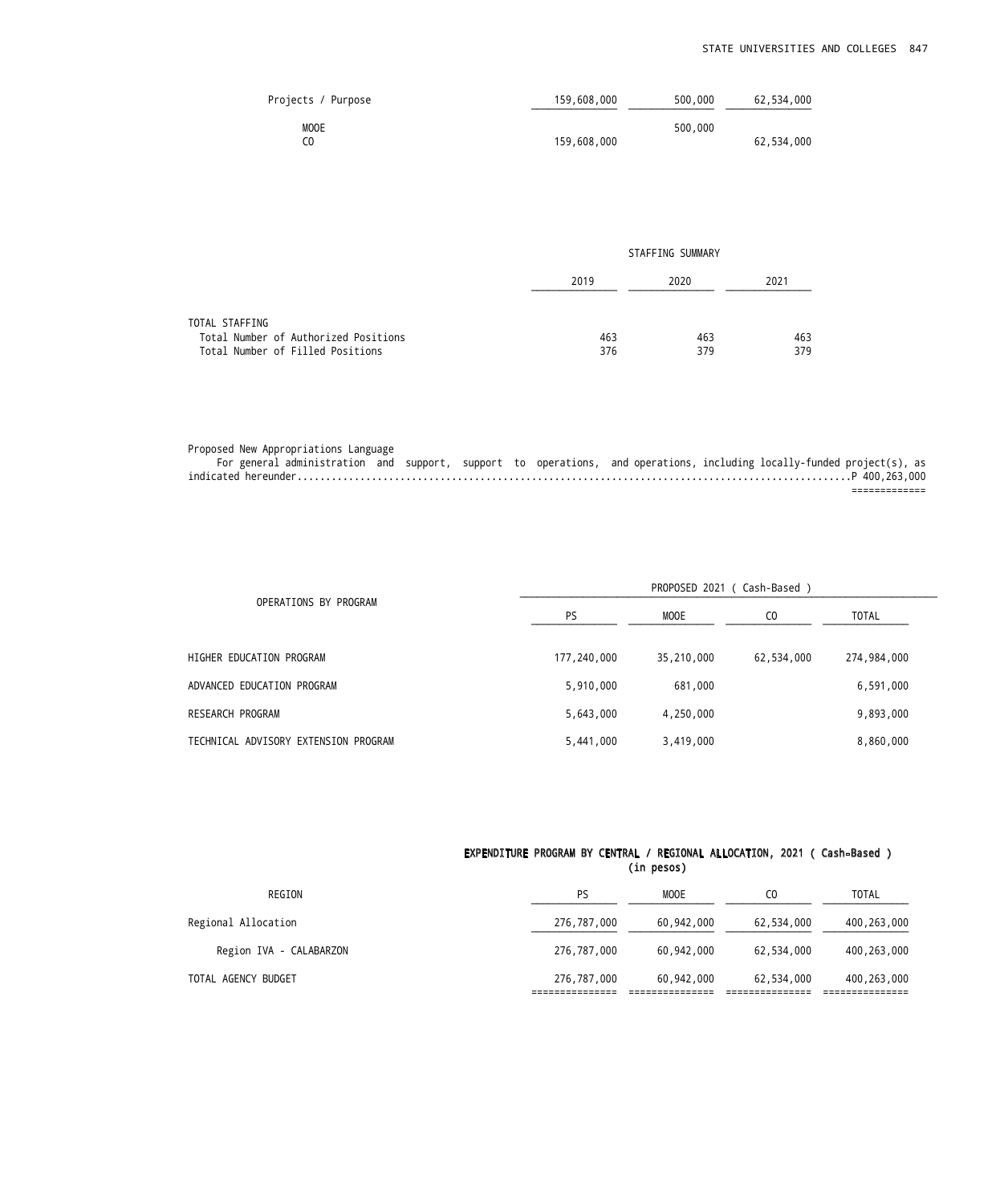New Appropriations, by Programs/Activities/Projects ( Cash-Based )

|                                  |                                                                                                                                                                             | Current Operating Expenditures |                                                   |                    |               |
|----------------------------------|-----------------------------------------------------------------------------------------------------------------------------------------------------------------------------|--------------------------------|---------------------------------------------------|--------------------|---------------|
|                                  |                                                                                                                                                                             | Personnel<br>Services          | Maintenance<br>and Other<br>Operating<br>Expenses | Capital<br>Outlays | Total         |
| PROGRAMS                         |                                                                                                                                                                             |                                |                                                   |                    |               |
| 10000000000000                   | General Administration and<br>Support                                                                                                                                       | 78,117,000                     | 15,912,000                                        |                    | 94,029,000    |
| 100000100001000                  | General Management and<br>Supervision                                                                                                                                       | 16,343,000                     | 15,912,000                                        |                    | 32,255,000    |
| 100000100002000                  | Administration of Personnel<br>Benefits                                                                                                                                     | 61,774,000                     |                                                   |                    | 61,774,000    |
|                                  | Sub-total, General Administration and Support                                                                                                                               | 78, 117, 000                   | 15,912,000                                        |                    | 94,029,000    |
| 20000000000000                   | Support to Operations                                                                                                                                                       | 4,436,000                      | 1,470,000                                         |                    | 5,906,000     |
| 200000100001000                  | Auxiliary Services                                                                                                                                                          | 4,436,000                      | 1,470,000                                         |                    | 5,906,000     |
| Sub-total, Support to Operations |                                                                                                                                                                             | 4,436,000                      | 1,470,000                                         |                    | 5,906,000     |
| 30000000000000                   | Operations                                                                                                                                                                  | 194, 234, 000                  | 43,560,000                                        | 62,534,000         | 300, 328, 000 |
| 31000000000000                   | 00 : Relevant and quality<br>tertiary education ensured to achieve inclusive<br>growth and access of poor but deserving<br>students to quality tertiary education increased | 177,240,000                    | 35,210,000                                        | 62,534,000         | 274,984,000   |
| 31010000000000                   | HIGHER EDUCATION PROGRAM                                                                                                                                                    | 177,240,000                    | 35,210,000                                        | 62,534,000         | 274,984,000   |
| 310100100002000                  | Provision of Higher Education<br>Services                                                                                                                                   | 177,240,000                    | 35,210,000                                        |                    | 212,450,000   |
|                                  | Project(s)                                                                                                                                                                  |                                |                                                   |                    |               |
|                                  | Locally-Funded Project(s)                                                                                                                                                   |                                |                                                   | 62,534,000         | 62,534,000    |
|                                  | 310100200018000 Improvement of Audio Visual<br>Room/GIS Facility (College of Agriculture)                                                                                   |                                |                                                   | 650,000            | 650,000       |
|                                  | 310100200019000 Construction of A 10-Sow Level<br>Piggery Project (College of Agriculture)                                                                                  |                                |                                                   | 900,000            | 900,000       |
| 310100200020000                  | Construction of Nursery for<br>Fruit Trees and Ornamental Plants (College of<br>Agriculture)                                                                                |                                |                                                   | 500,000            | 500,000       |
| 310100200024000                  | Repair and Conversion of Room<br>to Multimedia and Digital Language Laboratory<br>(College of Arts & Sciences)                                                              |                                |                                                   | 1,700,000          | 1,700,000     |
| 310100200025000                  | Rehabilitation/Repair of LICUP<br>Building (College of Arts and Sciences)                                                                                                   |                                |                                                   | 900,000            | 900,000       |
| 310100200027000                  | Facility Improvement -<br>Students Lounge/Welcoming Area (College of<br>Administration, Business, Hospitality and<br>Accountancy)                                           |                                |                                                   | 400,000            | 400,000       |
| 310100200029000                  | Procurement of Robotics Kit<br>for Build-Up Robotics towards Industry 4.0<br>(College of Engineering)                                                                       |                                |                                                   | 1,000,000          | 1,000,000     |
| 310100200035000                  | Upgrading of Music Room and<br>Purchase of Musical Instruments (College of<br>Teacher Education)                                                                            |                                |                                                   | 500,000            | 500,000       |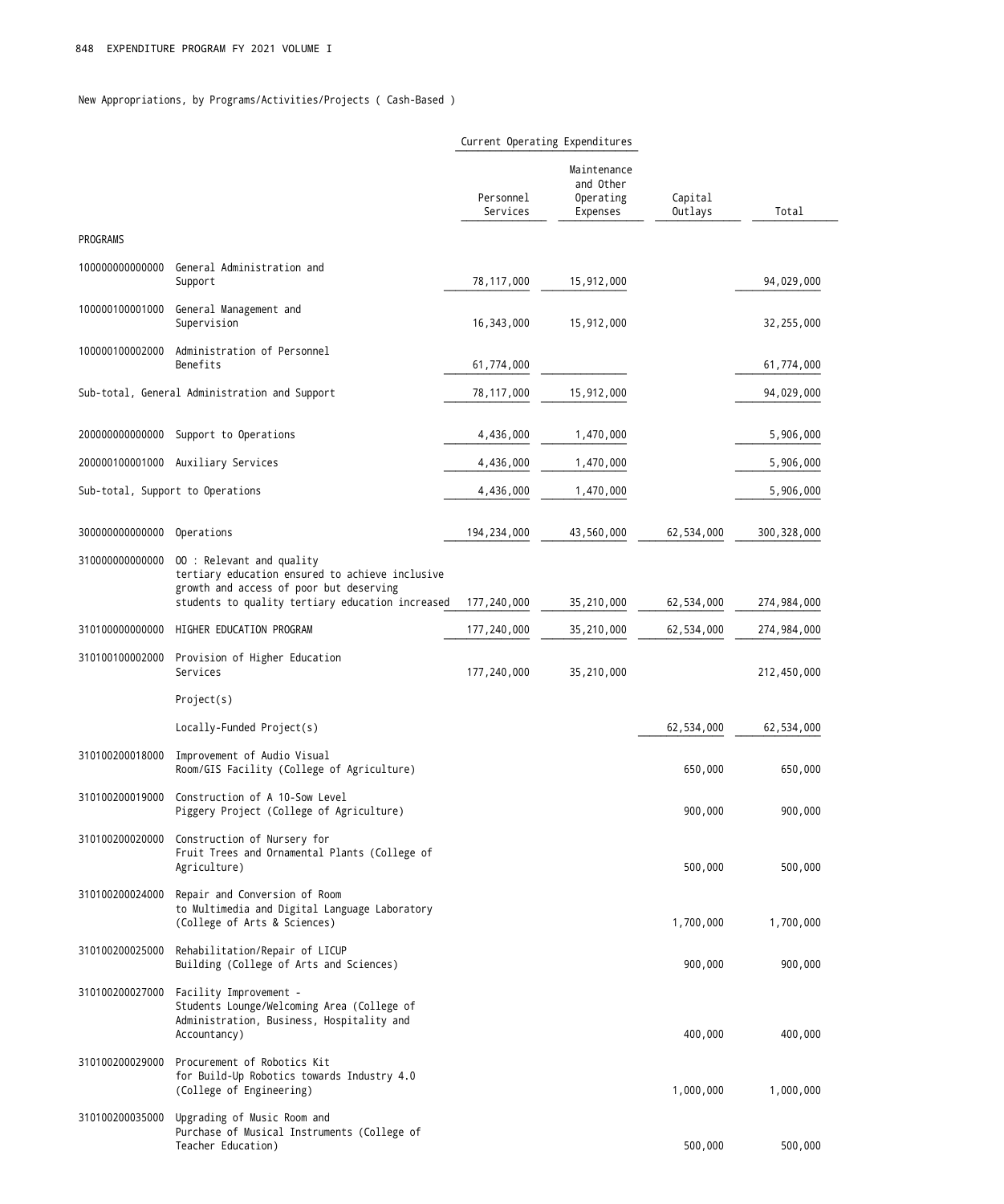| 310100200036000          | Enhancement of Science and<br>Laboratory Room, SLSU Alabat Campus         |                    |              | 3,484,000    | 3,484,000     |
|--------------------------|---------------------------------------------------------------------------|--------------------|--------------|--------------|---------------|
| 310100200056000          | Construction of International<br>Affairs and Graduate School Building     |                    |              | 18,500,000   | 18,500,000    |
| 310100200057000          | Construction of R & D Center<br>for Mt. Banahaw Studies                   |                    |              | 16,000,000   | 16,000,000    |
| 310100200060000          | Construction of Road Network<br>in the New Campus of SLSU Gumaca          |                    |              | 11,000,000   | 11,000,000    |
| 310100200068000          | Establishment and Operation of<br>SLSU Broadcasting Station               |                    |              | 2,000,000    | 2,000,000     |
| 310100200069000          | Establishment of SLSU Mass<br>Production Facility for Sanitation Products |                    |              | 5,000,000    | 5,000,000     |
| 32000000000000           | 00 : Higher education research                                            |                    |              |              |               |
|                          | improved to promote economic productivity and<br>innovation               | 11,553,000         | 4,931,000    |              | 16,484,000    |
| 32010000000000           | ADVANCED EDUCATION PROGRAM                                                | 5,910,000          | 681,000      |              | 6,591,000     |
| 320100100001000          | Provision of Advanced<br>Education Services                               | 5,910,000          | 681,000      |              | 6,591,000     |
| 32020000000000           | RESEARCH PROGRAM                                                          | 5,643,000          | 4,250,000    |              | 9,893,000     |
| 320200100001000          | Conduct of Research Services                                              | 5,643,000          | 4,250,000    |              | 9,893,000     |
| 33000000000000           | 00 : Community engagement<br>increased                                    | 5,441,000          | 3,419,000    |              | 8,860,000     |
| 330100000000000          | TECHNICAL ADVISORY EXTENSION<br>PROGRAM                                   | 5,441,000          | 3,419,000    |              | 8,860,000     |
|                          | 330100100001000 Provision of Extension Services                           | 5,441,000          | 3,419,000    |              | 8,860,000     |
| Sub-total, Operations    |                                                                           | 194, 234, 000      | 43,560,000   | 62,534,000   | 300, 328, 000 |
| TOTAL NEW APPROPRIATIONS |                                                                           | 276,787,000 P<br>P | 60,942,000 P | 62,534,000 P | 400, 263, 400 |

# Obligations, by Object of Expenditures

CYs 2019-2021 (In Thousand Pesos)

|                                                                                                                                 |                     | Cash-Based          |                     |  |
|---------------------------------------------------------------------------------------------------------------------------------|---------------------|---------------------|---------------------|--|
|                                                                                                                                 | 2019                | 2020                | 2021                |  |
| Current Operating Expenditures                                                                                                  |                     |                     |                     |  |
| Personnel Services                                                                                                              |                     |                     |                     |  |
| Civilian Personnel                                                                                                              |                     |                     |                     |  |
| Permanent Positions<br>Basic Salary                                                                                             | 159,302             | 165,028             | 166,334             |  |
| Total Permanent Positions                                                                                                       | 159,302             | 165,028             | 166,334             |  |
| Other Compensation Common to All<br>Personnel Economic Relief Allowance<br>Representation Allowance<br>Transportation Allowance | 9,054<br>258<br>258 | 9,840<br>168<br>168 | 9,096<br>180<br>180 |  |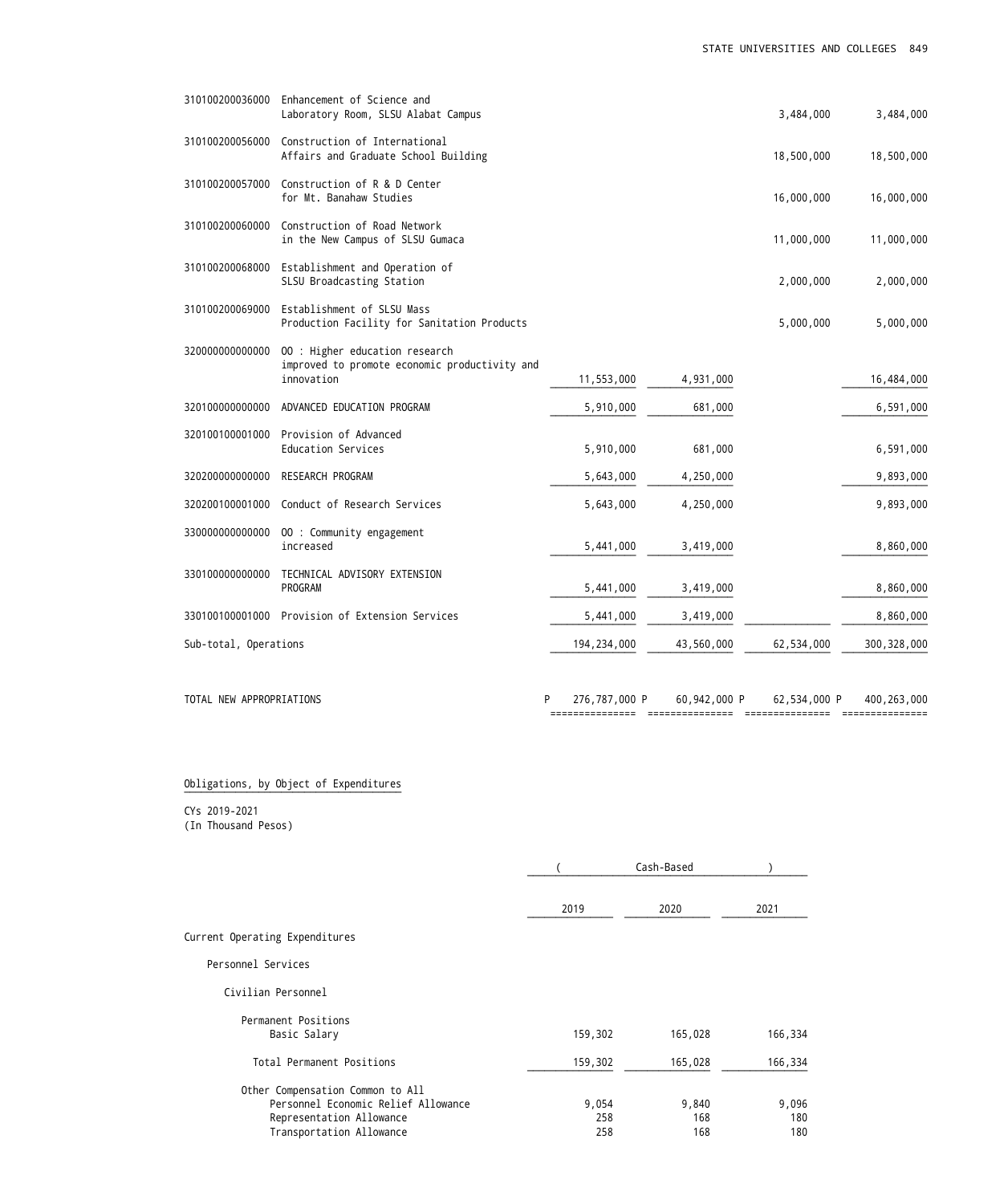| Clothing and Uniform Allowance                 | 2,252   | 2,460   | 2,274   |
|------------------------------------------------|---------|---------|---------|
| Honoraria                                      | 385     | 410     | 410     |
| Mid-Year Bonus - Civilian                      | 12,443  | 13,753  | 13,861  |
| Year End Bonus                                 | 12,120  | 13,753  | 13,861  |
| Cash Gift                                      | 1,891   | 2,050   | 1,895   |
| Productivity Enhancement Incentive             | 1,882   | 2,050   | 1,895   |
| Step Increment                                 |         | 411     | 415     |
| Collective Negotiation Agreement               | 3,601   |         |         |
|                                                |         |         |         |
| Total Other Compensation Common to All         | 44,144  | 45,063  | 44,067  |
| Other Compensation for Specific Groups         |         |         |         |
| Magna Carta for Public Health Workers          | 39      | 276     | 312     |
| Lump-sum for filling of Positions - Civilian   |         | 14,084  | 61,619  |
| Other Personnel Benefits                       | 2,632   |         |         |
| Anniversary Bonus - Civilian                   | 1,119   |         |         |
| Total Other Compensation for Specific Groups   | 3,790   | 14,360  | 61,931  |
| Other Benefits                                 |         |         |         |
| Retirement and Life Insurance Premiums         | 17,807  | 19,803  | 19,959  |
| PAG-IBIG Contributions                         | 456     | 491     | 454     |
| PhilHealth Contributions                       | 1,763   | 1,932   | 1,926   |
| Employees Compensation Insurance Premiums      | 456     | 491     | 454     |
| Loyalty Award - Civilian                       | 185     | 65      | 240     |
| Terminal Leave                                 | 4,348   |         | 155     |
|                                                |         |         |         |
| Total Other Benefits                           | 25,015  | 22,782  | 23,188  |
| Non-Permanent Positions                        | 1,141   | 1,148   | 1,226   |
| TOTAL PERSONNEL SERVICES                       | 233,392 | 248,381 | 296,746 |
|                                                |         |         |         |
| Maintenance and Other Operating Expenses       |         |         |         |
| Travelling Expenses                            | 2,997   | 4,796   | 4,457   |
| Training and Scholarship Expenses              | 4,483   | 5,235   | 5,242   |
| Supplies and Materials Expenses                | 9,360   | 12,287  | 13,642  |
| Utility Expenses                               | 5,521   | 5,200   | 5,018   |
| Communication Expenses                         | 1,602   | 1,565   | 3,780   |
| Awards/Rewards and Prizes                      |         | 1,000   |         |
| Survey, Research, Exploration and              |         |         |         |
| Development Expenses                           | 1,724   | 600     | 1,998   |
| Confidential, Intelligence and Extraordinary   |         |         |         |
| Expenses                                       |         |         |         |
| Extraordinary and Miscellaneous Expenses       | 315     | 174     | 174     |
| Professional Services                          | 8,379   | 9,617   | 9,773   |
| General Services                               | 4,408   | 6,589   | 6,588   |
| Repairs and Maintenance                        | 6,797   | 7,312   | 5,839   |
| Taxes, Insurance Premiums and Other Fees       | 1,083   | 1,176   | 1,134   |
| Labor and Wages                                | 96      | 100     | 110     |
| Other Maintenance and Operating Expenses       |         |         |         |
| Advertising Expenses                           | 139     | 126     | 145     |
| Printing and Publication Expenses              | 1,311   | 1,444   | 1,688   |
| Representation Expenses                        | 538     | 842     | 836     |
| Transportation and Delivery Expenses           |         | 25      | 25      |
| Rent/Lease Expenses                            | 97      | 200     | 193     |
| Membership Dues and Contributions to           |         |         |         |
| Organizations                                  | 118     | 120     | 250     |
| Subscription Expenses                          | 50      | 63      | 50      |
| Other Maintenance and Operating Expenses       |         | 584     |         |
| TOTAL MAINTENANCE AND OTHER OPERATING EXPENSES | 49,018  | 59,055  | 60,942  |
|                                                |         |         |         |
| TOTAL CURRENT OPERATING EXPENDITURES           | 282,410 | 307,436 | 357,688 |
| Capital Outlays                                |         |         |         |
| Property, Plant and Equipment Outlay           |         |         |         |
| Land Improvements Outlay                       | 19,470  |         | 11,000  |
| Buildings and Other Structures                 | 140,138 |         | 42,384  |
|                                                |         |         |         |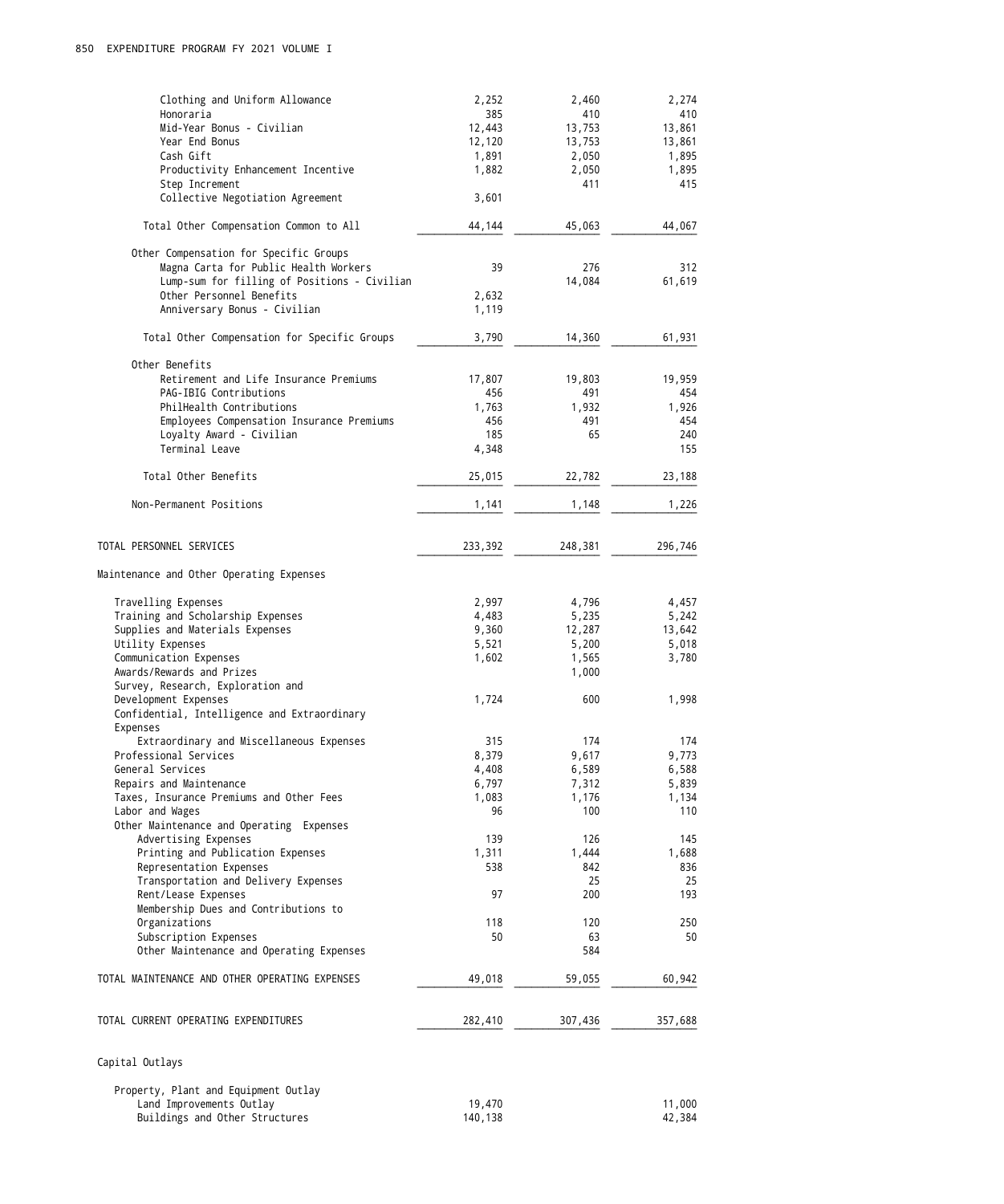| Machinery and Equipment Outlay<br>Other Property Plant and Equipment Outlay |         |         | 1,650<br>7.500 |
|-----------------------------------------------------------------------------|---------|---------|----------------|
| TOTAL CAPITAL OUTLAYS                                                       | 159,608 |         | 62,534         |
| GRAND TOTAL                                                                 | 442,018 | 307,436 | 420,222        |

## STRATEGIC OBJECTIVES

SECTOR OUTCOME : Lifelong learning opportunities for all ensured

#### ORGANIZATIONAL

OUTCOME : Relevant and quality tertiary education ensured to achieve inclusive growth and access of poor but deserving students to quality tertiary education increased Higher education research improved to promote economic productivity and innovation Community engagement increased

| ORGANIZATIONAL OUTCOMES (OOs) / PERFORMANCE INDICATORS (PIs)                                                                                                               | 2019 GAA Targets | Actual |
|----------------------------------------------------------------------------------------------------------------------------------------------------------------------------|------------------|--------|
|                                                                                                                                                                            |                  |        |
| Relevant and quality tertiary education ensured to<br>achieve inclusive growth and access of poor but<br>deserving students to quality tertiary education<br>increased     |                  |        |
| HIGHER EDUCATION PROGRAM                                                                                                                                                   |                  |        |
| Outcome Indicators                                                                                                                                                         |                  |        |
| 1. Percentage of first-time licensure exam<br>takers that pass the licensure exams                                                                                         | 60%              | 65.97% |
| 2. Percentage of graduates (2 years prior)<br>that are employed                                                                                                            | 47%              | 54%    |
| Output Indicators                                                                                                                                                          |                  |        |
| 1. Percentage of undergraduate students<br>enrolled in CHED-identified and RDC-identified<br>priority programs                                                             | 49%              | 76%    |
| 2. Percentage of undergraduate programs<br>with accreditation                                                                                                              | 60%              | 83%    |
| Higher education research improved to promote economic<br>productivity and innovation                                                                                      |                  |        |
| ADVANCED EDUCATION PROGRAM                                                                                                                                                 |                  |        |
| Outcome Indicator<br>1. Percentage of graduate school faculty<br>engaged in research work applied in any<br>of the following:                                              |                  |        |
| a. pursuing advanced research degree<br>programs (Ph.D) or                                                                                                                 | 17%              | 18%    |
| b. actively pursuing within the last three (3)<br>years (investigative research, basic<br>and applied scientific research, policy<br>research, social science research) or | 31%              | 42%    |
| c. producing technologies for<br>commercialization or livelihood<br>improvement or                                                                                         | 1%               | 3%     |
| d. whose research work resulted in an<br>extension program                                                                                                                 | 1%               | 3%     |
| Output Indicators                                                                                                                                                          |                  |        |
| 1. Percentage of graduate students enrolled<br>in research degree programs                                                                                                 | 81%              | 100%   |

### PERFORMANCE INFORMATION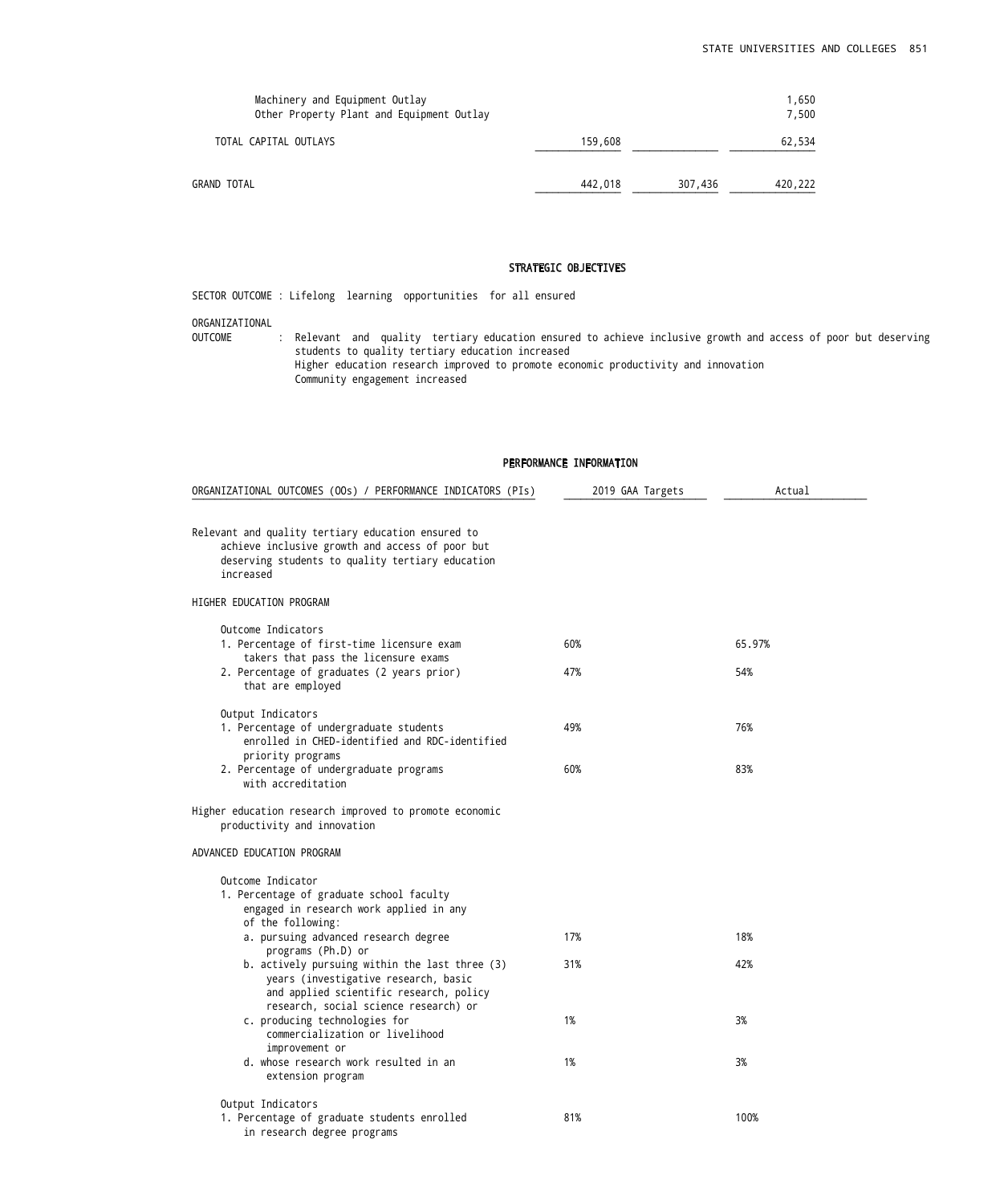| 2. Percentage of accredited graduate<br>programs                                                                                                                   | 80%   | 93%      |
|--------------------------------------------------------------------------------------------------------------------------------------------------------------------|-------|----------|
| RESEARCH PROGRAM                                                                                                                                                   |       |          |
| Outcome Indicator<br>1. Number of research outputs in the last<br>three years utilized by the industry or<br>by other beneficiaries                                | 2     | 3        |
| Output Indicators<br>1. Number of research outputs completed<br>within the year                                                                                    | 25    | 28       |
| 2. Percentage of research outputs published<br>in internationally-refereed or CHED<br>recognized journal within the year                                           | 10%   | 13%      |
| Community engagement increased                                                                                                                                     |       |          |
| TECHNICAL ADVISORY EXTENSION PROGRAM                                                                                                                               |       |          |
| Outcome Indicator<br>1. Number of active partnerships with LGUs,<br>industries, NGOs, NGAs, SMEs, and<br>other stakeholders as a result of<br>extension activities | 35    | 45       |
| Output Indicators<br>1. Number of trainees weighted by the<br>length of training                                                                                   | 3,000 | 3,026.25 |
| 2. Number of extension programs organized<br>and supported consistent with the SUC's<br>mandated and priority programs                                             | 31    | 51       |
| 3. Percentage of beneficiaries who rate the<br>training course/s as satisfactory or higher<br>in terms of quality and relevance                                    | 100%  | 100%     |

# PERFORMANCE INFORMATION

| Baseline   | 2020 Targets | 2021 NEP Targets |
|------------|--------------|------------------|
|            |              |                  |
|            |              |                  |
| 60%<br>47% | 60%<br>48%   | 60%<br>48%       |
| 49%        | 50%          | 50%              |
| 58%        | 62%          | 62%              |
|            |              |                  |
|            |              |                  |
| 16%        | 17%          | 17%              |
|            |              |                  |